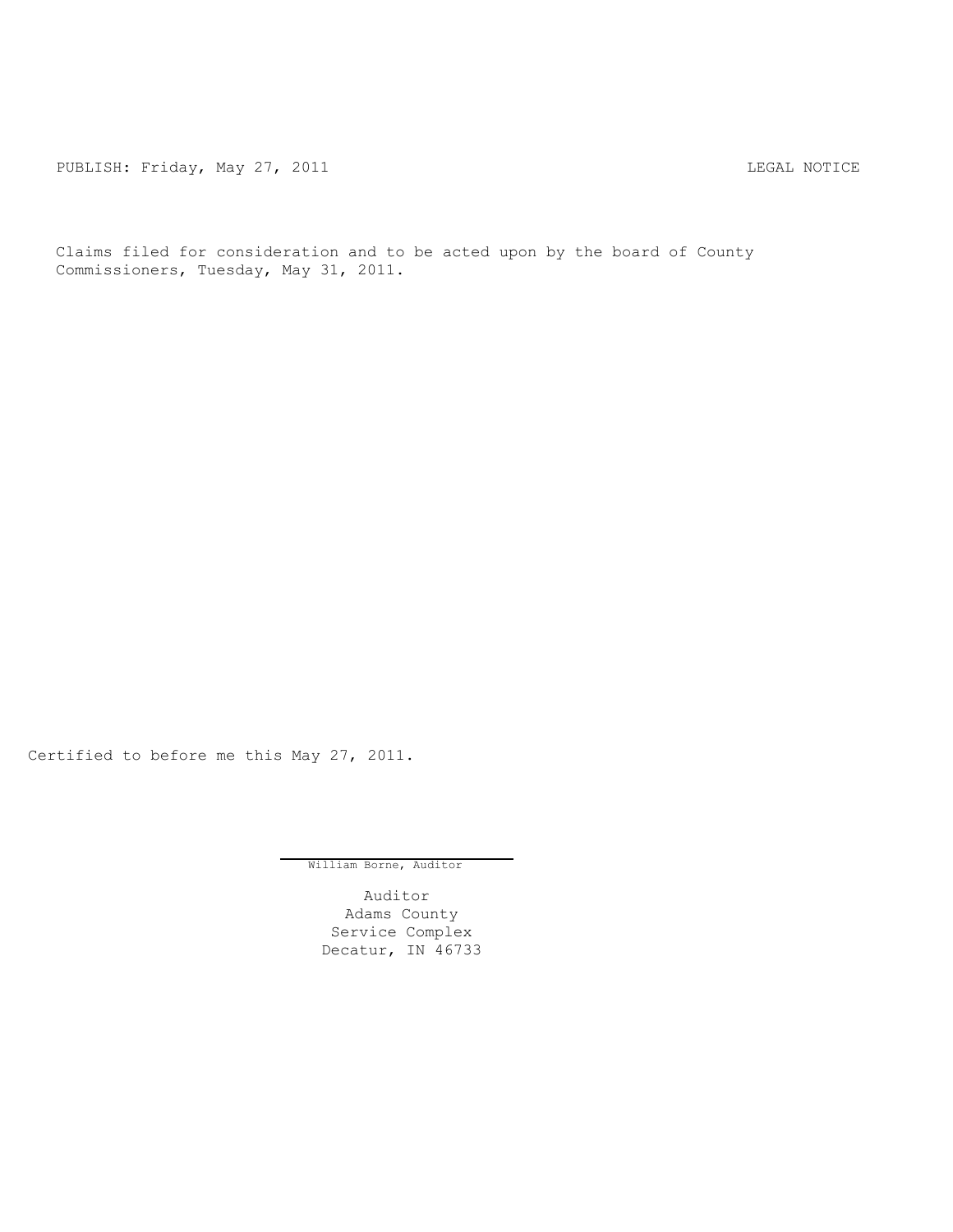

## **Claims Docket for Newspaper Adams County, Indiana**

## For Period: **4/19/2011** to **5/9/2011**

Date Claims to be Paid: **5/31/2011**

*313 W. Jefferson St. Decatur, IN 46733 (219) 724-2600*

| <b>Vendor</b>                   | <u>Amount</u> | <b>Vendor</b>                             | <b>Amount</b> |
|---------------------------------|---------------|-------------------------------------------|---------------|
| <b>Adams County Auto Supply</b> | 625.91        | Adams Memorial Hospital                   | 20.00         |
| Adams County Solid Waste        | 2.52          | <b>Adams County Treasurer</b>             | 346,702.73    |
| Indiana Michigan Power          | 223.23        | American Wire Rope & Slin                 | 780.40        |
| Appraisal Research Corpor       | 14,743.13     | Arnold Lumber Company                     | 37.90         |
| Berne Ready Mix                 | 1,946.64      | Berne Tri-Weekly News                     | 89.16         |
| Hoosier Blue Flame              | 10.00         | Brateman's                                | 138.96        |
| Butler, Fairman, & Seufer       | 4,070.50      | Chet's Pest Control                       | 120.00        |
| Cintas Location #338            | 68.00         | City Of Decatur                           | 1,672.64      |
| Decatur True Value              | 85.94         | Complete Printing Service                 | 586.00        |
| Courtesy Ford, Inc.             | 142.52        | Craigville Telephone Comp                 | 119.00        |
| Sigworth, Darrell W.            | 55.80         | Decatur Daily Democrat                    | 160.36        |
| Douglas L. Bauman               | 50.00         | Downing & Glancy Funeral Home             | 1,500.00      |
| Kiess, Duane A.                 | 100.00        | Edris, Brown, Johnson, Antrim, & Brown-St | 449.52        |
| Erie Haven                      | 492.60        | Everett Refrigeration & E                 | 65.00         |
| Gasoline Equipment              | 213.54        | Gordon Food Service                       | 6,318.65      |
| Drake, Gregory L.               | 60.00         | Harvey's Tool Service                     | 471.70        |
| Imaging Office Systems, I       | 1,588.67      | Indiana Stamp Company                     | 207.24        |
| Indiana University              | 300.00        | K-Mart                                    | 90.69         |
| Keepsake Marriage Certifi       | 162.50        | Kiess Electric                            | 154.93        |
| Lehman Feed Mill                | 1,930.00      | Busse, Louise                             | 201.31        |
| Maddock Industries, Inc.        | 163.42        | Meshberger Brothers Stone                 | 2,227.45      |
| Monroe Water Department         | 125.79        | Moser Motor Sales, Inc.                   | 703.99        |
| Nipsco                          | 5,016.06      | Northern Equipment Compan                 | 130.54        |
| Parrish Electric Motor Sp       | 117.00        | Bollenbacher, Rodney G.                   | 50.00         |
| Smitley, Ronnie L.              | 100.00        | Roto-Rooter                               | 445.00        |
| Selking International           | 40.84         | <b>Shifferly Dodge</b>                    | 64.50         |
| Sport Form                      | 135.00        | Baumann, Steve                            | 50.00         |
| Steven R. Jenkins Company       | 46.99         | <b>Stone-Street Quarries</b>              | 782.85        |
| Smith, Teryl R.                 | 30.00         | Print Shop                                | 2,123.78      |
| Top Supply Company              | 86.66         | <b>Tractor Supply Company</b>             | 688.90        |
| U.S. Postmaster                 | 1,290.00      | Underground Pipe & Valve,                 | 426.55        |
| Wal-Mart / GEMB                 | 163.84        | Welder Services, Inc.                     | 44.40         |
| Wemhoff Land Surveying, I       | 350.90        | Chris Faulkner                            | 10,000.00     |
| Burry, Herman, Miller, Brown    | 2,826.20      | Swiss City Veterinary                     | 405.00        |
| National Serv-All #091          | 133.93        | Wulliman, J. Sue                          | 41.48         |
| CenturyLink                     | 2,673.49      | CMC, LLC                                  | 5,340.00      |
| Paul Norr                       | 50.00         | Croy Machine & Fabricatio                 | 130.00        |
| Jeremy W. Brown                 | 25.00         | Purdue University                         | 498.52        |
| Adam T. Miller                  | 25.00         | Municipal Electronics                     | 480.00        |
| Habegger Flooring Distributors  | 4,300.00      | Waste Management                          | 309.75        |
| Nowak Supply Company, Inc       | 127.63        | <b>B</b> Secure Alarm Systems             | 360.00        |
| Bixler Insurance, Inc.          | 6,968.00      | Universal Metalcraft, Inc                 | 534.00        |
| Don Myers Plumbing              | 402.01        | B & K Hydraulics                          | 385.50        |
| Rhonda Kahlert                  | 43.12         | W. A. Jones And Son                       | 173.24        |
| Indiana Child Support All       | 165.00        | Public Health Foundation                  | 42.50         |
| Public Agency Training Co       | 275.00        | Zurcher Tire, Inc.                        | 169.48        |
| Tom Magnan/Special Needs        | 326.16        | Kerry Jones Farm Drainage                 | 2,000.00      |
|                                 |               |                                           |               |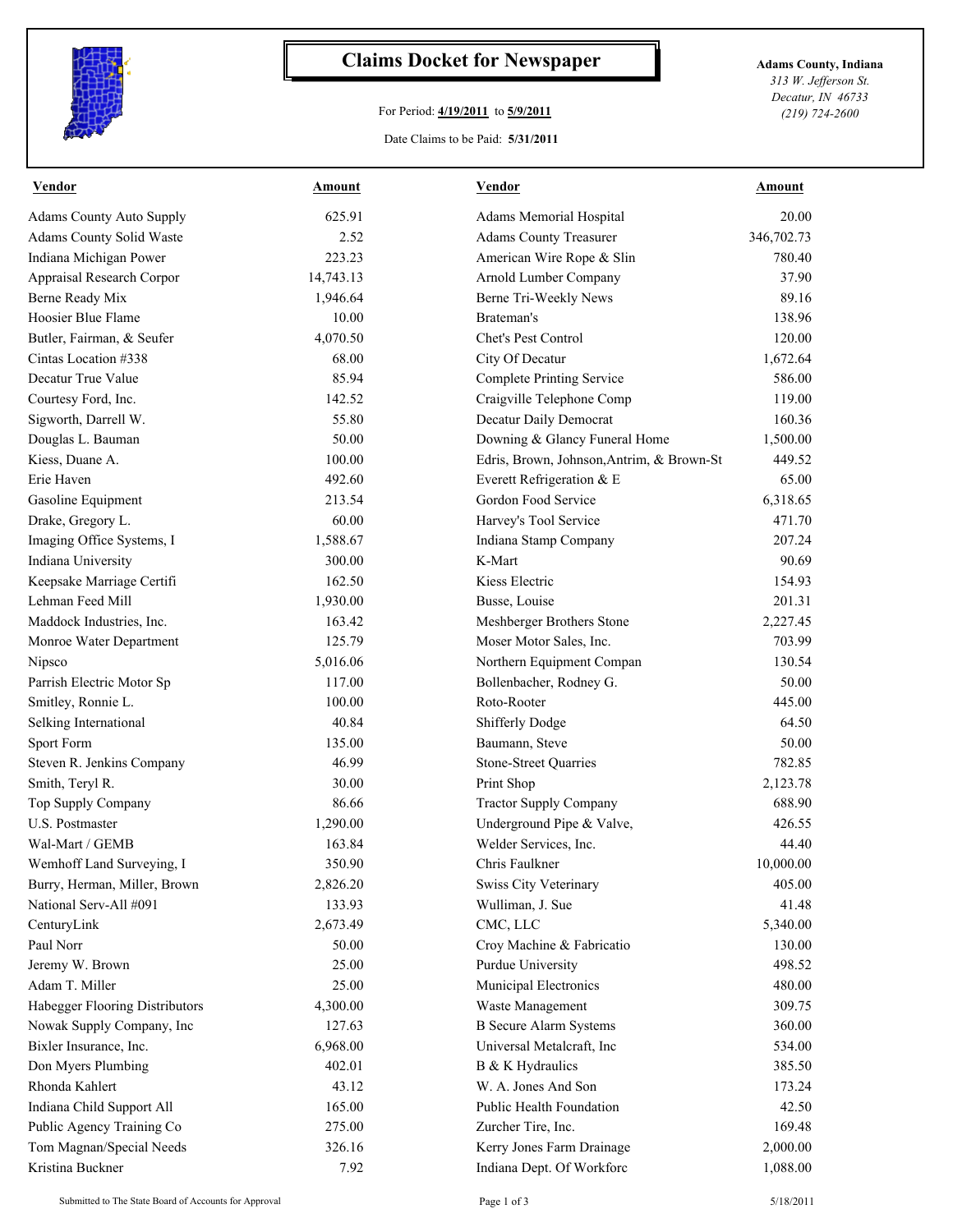| <b>Charles Tooley</b>               | 60.00    | Benicomp, Inc                          | 152,201.51 |
|-------------------------------------|----------|----------------------------------------|------------|
| Emil W. Meyer                       | 60.00    | <b>Expert Transmission</b>             | 879.50     |
| Harvest Land Co-op                  | 1,192.61 | Koorsen Fire and Security, Inc.        | 130.00     |
| Wal-Mart                            | 45.15    | Adams County Truck Repair              | 88.59      |
| Advanced Imaging Solutions, Inc.    | 31.65    | Adams County Sheriff                   | 16.00      |
| Waymire A. P. S., Inc.              | 425.50   | Harvest Land Co-op                     | 961.26     |
| <b>ERS Wireless Communications</b>  | 2,881.20 | VoMac Trucks Sales & Service           | 144.59     |
| Michael G. Werling                  | 386.25   | SPRI Products, Inc.                    | 35.74      |
| Troyer's                            | 3,397.26 | Clinical & Forensic Psychological Ser. | 1,374.00   |
| Randy Colclasure                    | 50.00    | Adams/Wells Crisis Center              | 550.00     |
| McKesson Medical - Surgical         | 210.76   | Bi-County Services, Inc                | 3,276.00   |
| Joseph M. Johnson, III              | 127.61   | Datamark Development                   | 100.00     |
| Wayne Fiechter                      | 150.00   | Jeremy S. Gilbert                      | 174.98     |
| Kevin Burkhalter                    | 50.00    | Deb Stevens                            | 86.34      |
| Alpine Falls, Inc.                  | 90.35    | William Borne                          | 632.26     |
| Constance J. Moser                  | 303.00   | Stoll & Stutzman, Inc.                 | 320.00     |
| Indiana Public Defender Council     | 230.00   | Deborah A. Schantz                     | 172.50     |
| Baker Soil Services, Inc.           | 300.00   | Jeter Systems Corporation              | 413.01     |
| Extinguisher Co. No. 1              | 787.80   | Verizon Wireless                       | 719.73     |
| <b>Stationair's Express</b>         | 256.57   | Sheraton Indianapolis Hotel & Suites   | 680.94     |
| Moore Medical Corporation           | 380.21   | Schwartz Blacksmith, LLC               | 70.62      |
| Personal Touch Specialities & Gifts | 2,908.67 | National Assoc. of County Surveyors    | 50.00      |
| Cochran Distributing                | 225.00   | Cintas Location #G64                   | 624.85     |
| Computer Age Technologies           | 75.00    | Marco Developments, LLC                | 248.74     |
| Mill Supply, Inc.                   | 139.50   | Farm Plan                              | 59.46      |
| LBH Chemical & Industrial           | 1,416.75 | Fort Wayne Medical Laboratory          | 24.00      |
| Robert E. Rhoades                   | 50.00    | Richard F. Thompson                    | 66.00      |
| Donna E. Barger                     | 60.00    | <b>IKON Office Solutions</b>           | 3,363.00   |
| Office Depot                        | 328.86   | Commonwealth Engineers, Inc.           | 1,824.91   |
| Decatur Ace Hardware                | 495.05   | Fruchte Painting & Decorating          | 1,875.00   |
| Havel                               | 133.90   | First Response                         | 76.02      |
| <b>Strategic Solutions</b>          | 8,748.77 | O'Reilly Auto Parts                    | 565.53     |
| Phil Eicher                         | 50.00    | Centurylink Communications             | 63.97      |
| Global Gov't/Ed                     | 8,051.13 | Purdue CES Education Fund              | 45.32      |
| Anna Steiner                        | 50.00    | Paperless Business Solutions, LLC      | 250.00     |
| Central Customer Charges            | 934.11   | Courtesy Motors, Inc.                  | 353.01     |
| Treasurer, State of Indiana         | 326.70   | Eric Orr                               | 25.00      |
| Pro Tech Monitoring, Inc.           | 4,318.00 | Courtesy Ford                          | 85.17      |
| Ebberts Seed and Chemical           | 1,560.88 | Confirmdelivery.com                    | 189.72     |
| <b>Indigital Telecom</b>            | 4,311.88 | Kenn-Feld Group, LLC                   | 227.40     |
| Dash Medical Gloves                 | 69.90    | Northeast Wisconsin Technical College  | 175.00     |
| Galls, An Aramark Company           | 259.99   | Department of Homeland Security        | 120.00     |
| Alicia Bates                        | 137.50   | New Era Ag, LLC                        | 881.90     |
| Kent Lehman                         | 60.00    | Medline Industries, Inc.               | 880.59     |
| Frontier                            | 160.04   | Gerber & Company Foods, LLC            | 506.14     |
| Todd A. Braun                       | 838.59   | Commercial Filter Service              | 81.13      |
| ALO, Inc.                           | 83.00    | <b>IDHS</b>                            | 31.55      |
| Elizabeth A. Gabig                  | 791.48   | Coplin Piano Service                   | 255.00     |
| Judy Bombka                         | 500.00   | Norman Poorman                         | 500.00     |
| <b>Steve Shaffer</b>                | 100.00   | Marjorie Perry                         | 500.00     |
| Colleen Slaughter                   | 500.00   | Ervin L B Schwartz                     | 1,084.87   |
| Numara Software, Inc.               | 4,556.25 | Sherwin - Williams Paints              | 981.00     |
| Tammy Burkhart                      | 15.00    | Michael Kinder Construction            | 12,834.00  |
| Matt Adams                          | 49.80    | Scott Strickler                        | 256.86     |